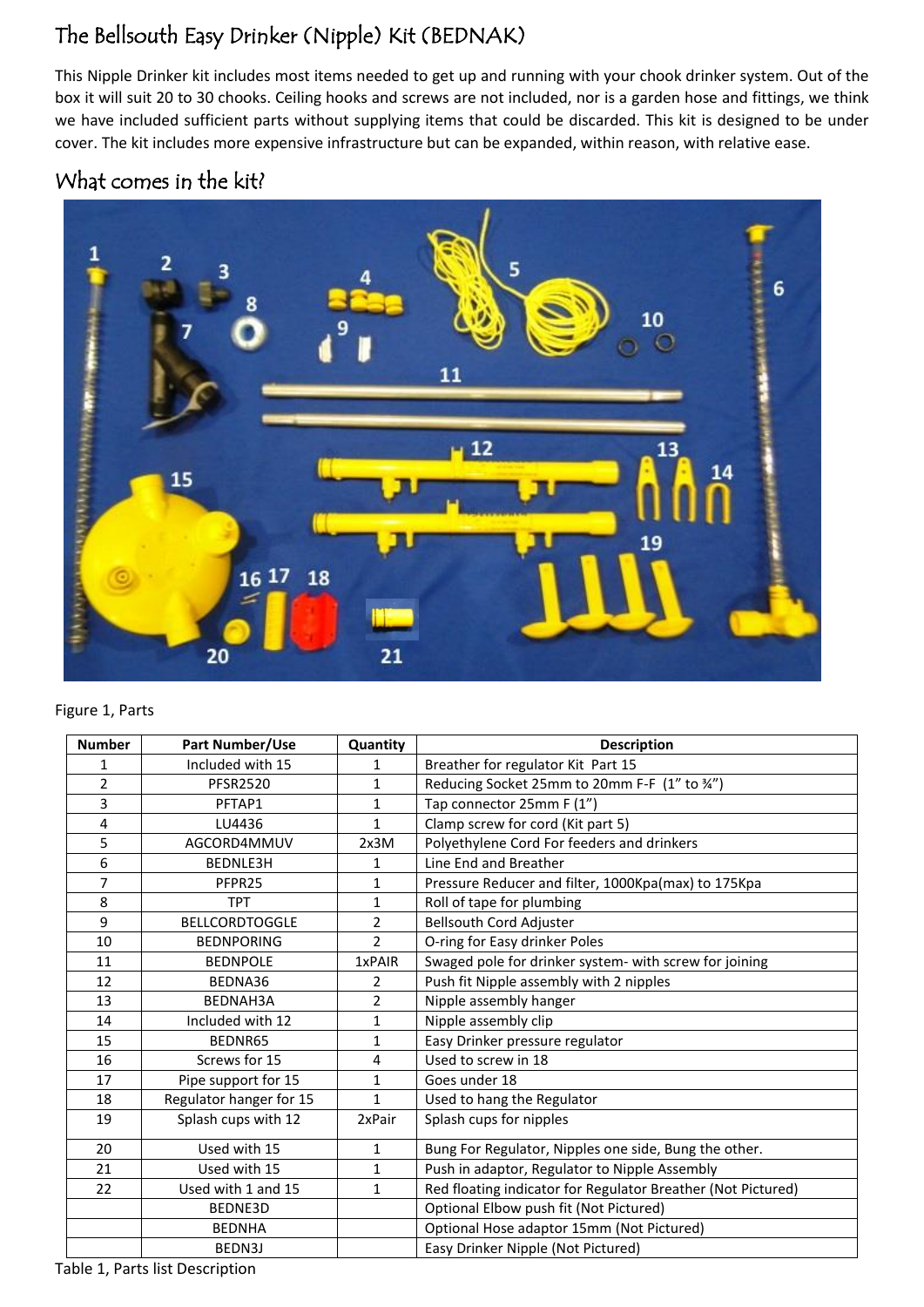## Necessary Equipment

Depending on your chooks/bird accommodation you will need hangers/hooks, for the kits' ropes, or you can simply put the rope over a roof beam, you will need a screw driver, and a level eye. There is a reasonable degree of practical skill required for assembly, and pushing the nipple assemblies together will take firm, not rough, effort.

### **Notes**

Nipple drinker systems are the most hygienic drinker system type available to the poultry enthusiast. They do have constraints, water pressure is one. Silky, and Polish and other very heavily feathered head type breeds will struggle to target a nipple. Some chooks, already accustomed to open water or trigger cup drinkers, may take a while to adapt, but adapt they do. The poultry keeper should trigger the nipples leaving a drop of water on them or possibly introduce the most precocious of their flock to the nipple and the rest will follow. Removing other water sources is advised so the flock will learn quicker. There is no 100% guarantee your birds will like nipples, however nipples are extensively used and it's highly likely your flock will come to use them. As is common, the flock will drink from a muddy puddle or other open water sources before the nipples, this is not evidence of nipples not working! Open water can be a source of shared disease or introduced disease, explaining why nipples are used so widely in the commercial world of poultry.

Depending upon your taps and hoses you may need additional connection parts or perhaps may not need all the parts supplied. We have assumed normal 20mm (¾ ") tap fittings and normal garden hose attachments. At times some hose attachments do not work with others, sometimes different brands do not work well with each other. There is nothing we can do about that, we have supplied what we have tested but you may need to supplement your own fittings if the connections supplied do not click in exactly into yours.

If you are not confident, or not keen or competent at plumbing, or are prone to over or under tightening things, perhaps get a plumber or a handy friend to help attach these fittings. Parts are of good quality but all such fittings can be broken if someone puts too much tape, overtightens, or pushes things on unevenly.

### **Water Pressure**

This drinker system requires a Pressure Reducer(Part 7) if town or pump pressure is used (up to 1000Kpa. If you have more than 500kPa, then your plumbing is at risk, as are washing machines, water filters and dishwashers etc. If you have a gravity fed tank, then using a hose adaptor (with water filter) could well save you money. If you have water storage in which the top of the water is no higher than 30cm above the nipples, then you do not need the pressure reducer. To understand water pressure more, Bellsouth has an article on our Web site, in *Drinkers* on <http://www.bellsouth.com.au/index.php/faqs/farmer-flocks-2/>

# Assembly

Assembly is not particularly difficult, we have tried to write some instructions as succinctly as possible without many pictures, if you want pictures please refer to the video on th[e Bellsouth YouTube](https://www.youtube.com/channel/UCMTExQK24UEop1sUsLRFelg/videos) Channel.

### **We start with the Regulator Part 15 (Parts 1, 15, 16, 17, 18, 20, and 21.)**

It is likely we will have assembled some of the more difficult parts of this, but we may not.

Push (20) into (15), on the unused pipe hole on the side you are not installing your nipple assembly.

Place (17) into top of (15) then screw on (18) with screws (16) provided. A powered driver is best.

Grab (21) and carefully place into (1) then push (1 with 21) into (15) firmly, ensuring spring support is engaged Regulator should look like Figure 2.

### **Next let's move on (Parts 12, 21, 6, 19)**

Push the two assemblies (12) together then push in (21) to where it fits

Push (6) onto the opposite end

If you wish you can push parts (19) into the assembly or wait till later…once pushed in they are in.

Assembly should now look like Figure 3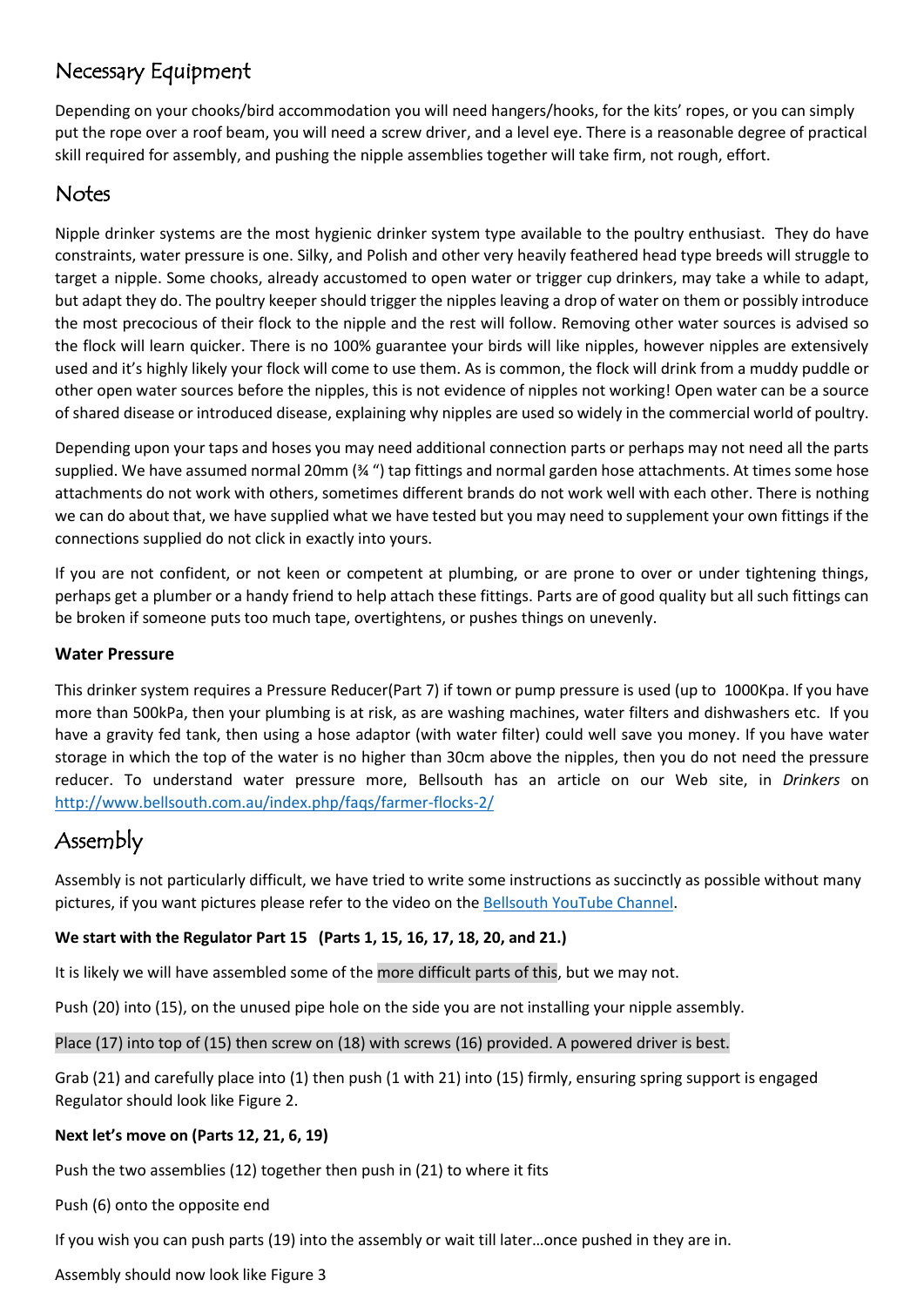



Figure 2, Regulator Figure 3, Nipple assembly

#### **Moving on further (Parts 13, 14, 11, 10, 21), Parts 15 and 18 are involved as well.**

Unscrew the self-tapping metal screw from pole (11), push poles together, line up holes and re-screw to secure the poles together. Decide where you would like to locate the O-rings (10) on the pole. They should be located in such a way so as to help stop the pole from sliding off the nipple assembly.

You may now chose to push (21) into the nipple assembly, aligning with notches as needed, then push assembly and adaptor (21) into the assembled regulator (15), the pole should slide through the Regulator hanger(18), with about 7-10cm overhang.

Align the joined poles with nipple assembly and clip in parts (13 & 14), push O-rings (10) snugly up against the hangers, clips, Regulator hanger, or End piece, (not having the O-rings on the outer extremities is wise). We suggest pushing part 13 into the line end part (6) for hanging purposes.

#### **Hanger rope etc. (Parts 4, 5, 9) Parts 18, 13, 6, 1 are involved as well**

Run one cord (5) through regulator hanger (18), the other through a hanger (13) (either attached or to be attached to the line end (6)). Loop and secure with cord clamp screw (4) (Figures 4, 5).

Run the other end of each cord through the little holes in the breather tops, on through the cord adjusters (9), loop around and secure back to the cord adjuster (9) with clamp screws (4) (Figure 6). You will need to undo this later to secure into your shed, it's easy enough to re-attach the clamp screw (4).





Figure 4 Figure 5 Figure 5 **Figure 5** Figure 5 **Figure 6**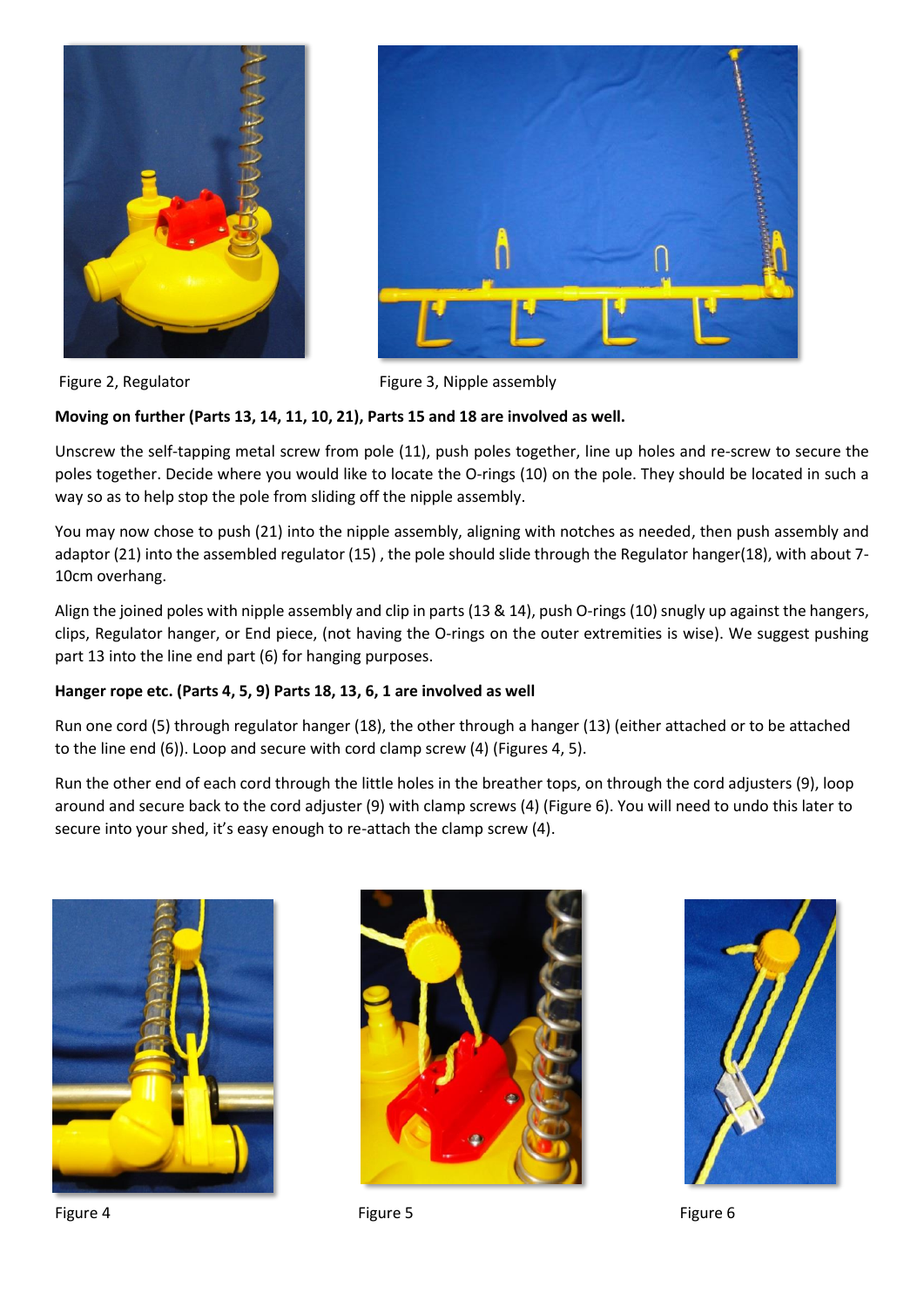#### **Pressure reducer connections (Parts 2, 3, 7, 8)**

Now ensure the pressure is ok before connecting your own hose (13mm garden hose assumed). Drinker system should look like Figure 7.

Using Teflon Tape (8), in moderation, secure reducing socket (2) to the top of pressure reducer and filter (7).

Using same tape (8), in moderation, secure tap connector (3) to 'bottom' of pressure reducer (7)

Note the arrow on the pressure reducer, this is the direction of water flow. Water flows 'top' to 'bottom'. Secure this assembly to your tap, again using Teflon Tape (8) in moderation.

Secure all tightly and securely without breaking parts or your tap. Put a bucket underneath and check operation and check for leaks.

Attach your hose to the assembly, ready for connection to drinker system. Pressure from this assembly is now reduced to about 18m of head or 175 kPa, this is acceptable for the regulator and other regulators, but you may not like it for watering, you could put your own double adaptor in as needed.

Figure 8 shows pressure reducer attached to tap, one different fitting is used, but the kit is less complicated.





Figure 7, Drinker Assembly Figure 8

#### **Installing into Chook Pen**

You need to have installed hooks into your ceiling from which to hang the system, or have rafters to loop the yellow cord around. Measure the distance between regulator cord and end of line cord or wherever you have decided to attach the cord using the hanger clip (13) and install your hooks accordingly.

Undo the cord clamp screw (4) leaving cord adjuster (9) in place, loop cord through your hooks, hangers, or rafters and re-fasten the cord to the cord adjuster using cord clamp screw. Check all is well, then adjust the height of the drinker system, allow yourself time to become familiar with the system.

Attach your hose, when this happens the hose can make the system uneven, so it may need to be secured to prevent the nipple system tilting, in testing, we used some excess rope to tie the hose up to the ceiling so it hung down nicely.

Get the hose to hang down rather than across the floor where it could be a trip hazard for you or your chooks.

The nipples height should be the eye height your smallest chooks, or even higher, so the chook's beak, when pecking the nipple can accept water swiftly without dropping water onto the splash cups. A decision is needed if you have bantams mixed with large chooks; to lower the system or put a block underneath, to allow smaller chook access?

Drinker system should look like Figure 9, inside of course.

If the chooks use the system as a swing or perch and you want to stop this, you can buy some wire and string this through the hanger clips to the regulator which will make it more uncomfortable.